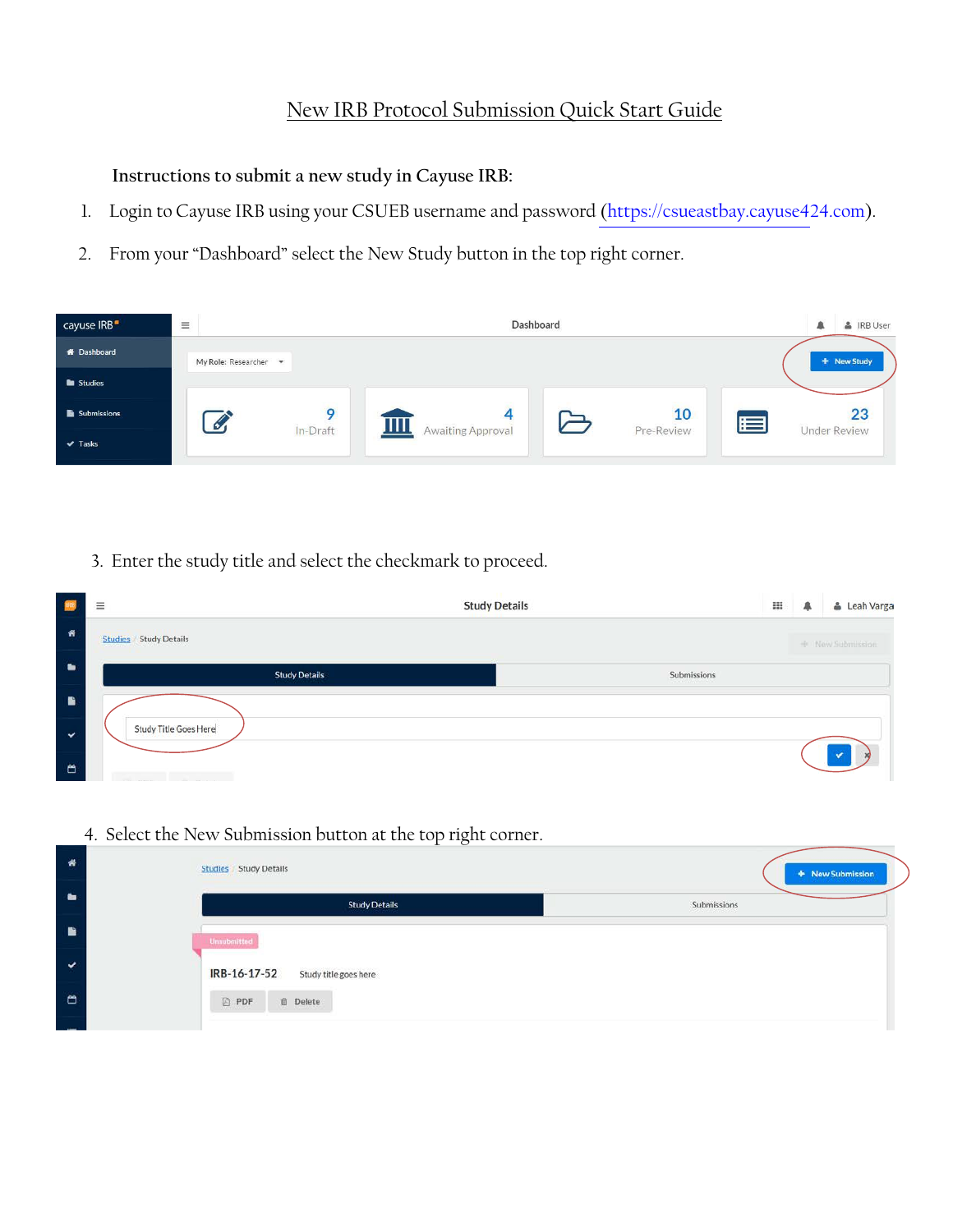5. Select Initial from the dropdown menu. This is creating your initial submission form.

| 番              | <b>Studies</b> Study Details         | + New Submission       |
|----------------|--------------------------------------|------------------------|
| $\blacksquare$ | <b>Study Details</b>                 | Initial<br>Submissions |
|                | Unsubmitted                          |                        |
|                | Study Title Goes Here<br>TR-15-16-19 |                        |
|                | <b>B</b> PDF<br><b>曲</b> Delete      |                        |

6. Several tasks will be listed under Required Tasks that must be completed before a submission can be made. Complete those by clicking on the blue hyperlinked tasks or by clicking Edit. Both options take you into the form.

| In-Draft<br>Submission is with researchers                                     | <b>Awaiting Authorization</b><br>$\sim$<br>Submission is awaiting certification or approval<br>∠ | Pre-Review<br>3<br>Submission is being prepared for review | <b>Under-Review</b><br>$\Delta$<br>ission is with reviewers |  |  |  |  |
|--------------------------------------------------------------------------------|--------------------------------------------------------------------------------------------------|------------------------------------------------------------|-------------------------------------------------------------|--|--|--|--|
|                                                                                |                                                                                                  |                                                            |                                                             |  |  |  |  |
| <b>Unsubmitted</b>                                                             |                                                                                                  |                                                            |                                                             |  |  |  |  |
|                                                                                |                                                                                                  |                                                            |                                                             |  |  |  |  |
| <b>Initial</b>                                                                 |                                                                                                  |                                                            |                                                             |  |  |  |  |
| 19-50 - GWEN'S PI Selection Test-Save for testing student access to Cayuse IRB |                                                                                                  |                                                            |                                                             |  |  |  |  |
|                                                                                |                                                                                                  |                                                            |                                                             |  |  |  |  |
| $PDF \times$<br>$\mathscr{L}$ Edit<br><b>面</b> Delete                          |                                                                                                  |                                                            |                                                             |  |  |  |  |
|                                                                                |                                                                                                  |                                                            |                                                             |  |  |  |  |
|                                                                                |                                                                                                  |                                                            |                                                             |  |  |  |  |
|                                                                                |                                                                                                  |                                                            |                                                             |  |  |  |  |
| PI:<br><b>Current Analyst:</b>                                                 | <b>Decision:</b>                                                                                 | <b>Required Tasks:</b><br>Policy:                          |                                                             |  |  |  |  |
| N/A                                                                            | N/A                                                                                              | Pre-2018 Rule<br>• Assign PI                               |                                                             |  |  |  |  |
| <b>Review Type:</b><br><b>Review Board:</b>                                    | <b>Meeting Date:</b>                                                                             | √ Assign PC                                                |                                                             |  |  |  |  |
| N/A<br>N/A                                                                     | N/A                                                                                              |                                                            |                                                             |  |  |  |  |
|                                                                                |                                                                                                  | • Complete Submission                                      |                                                             |  |  |  |  |
|                                                                                |                                                                                                  |                                                            |                                                             |  |  |  |  |
|                                                                                |                                                                                                  |                                                            |                                                             |  |  |  |  |

- 7. A Primary Contact (PC) is automatically assigned and will be the person who is logged in and completes the form and this is also normally the PI. A PI must be assigned and can be the same as the PC.
- 8. All required questions are marked with a red asterisk. When sections have all required questions completed, a green checkmark will appear.